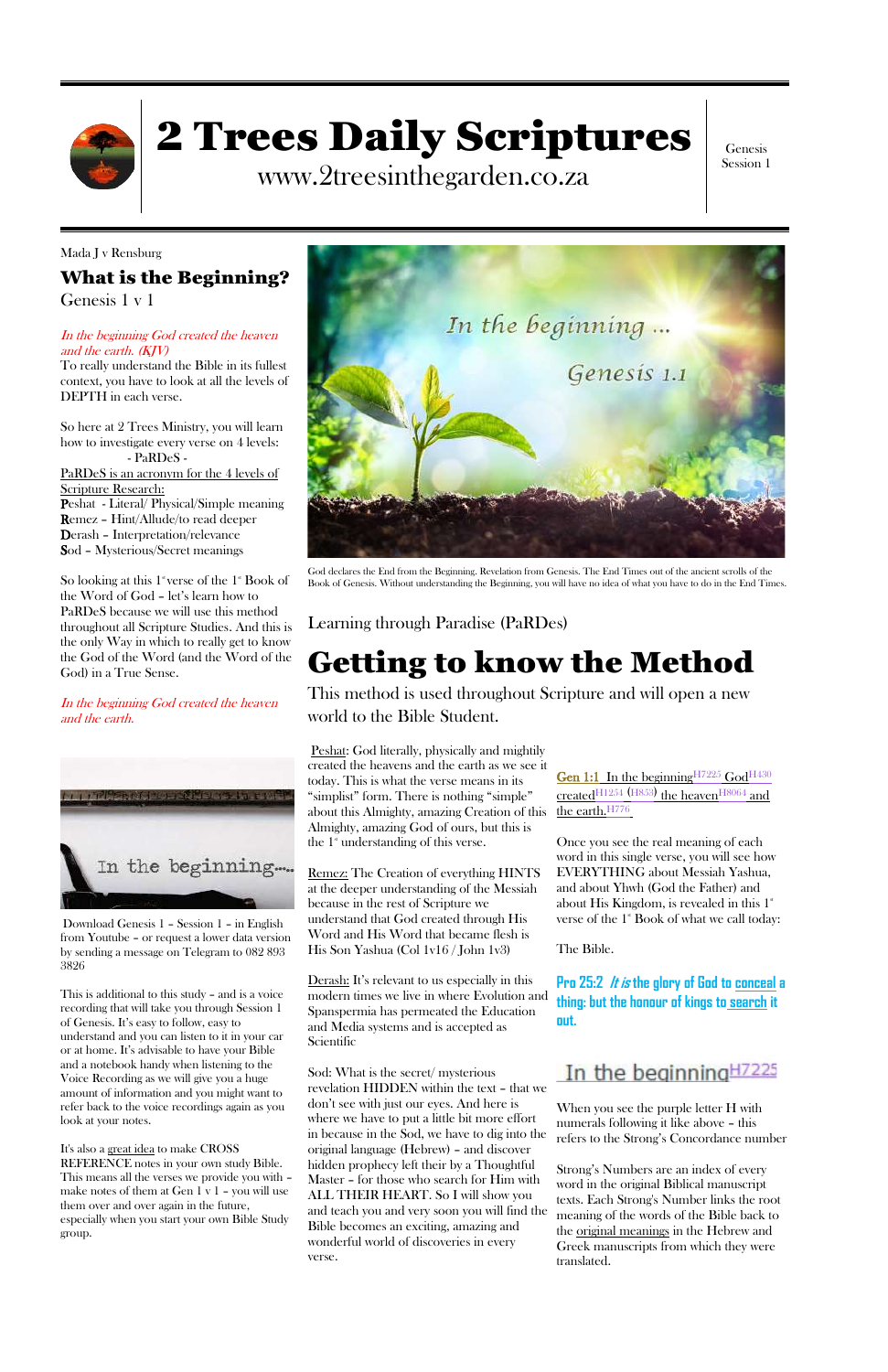## Breaking open the hidden mystery

Giving the power of understanding in your hand.

So, lets dig into the Sod (Hidden) mystery of Gen 1 v 1

**Gen 1:1** In the beginning<sup>H7225</sup> God<sup>H430</sup> created<sup>H1254</sup> (H853) the heaven<sup>H8064</sup> and the earth.<sup>H776</sup>

In the beginning<sup>H7225</sup>  $H7225 = 25$ ית = Bre'shîyth

The Beginning is ALL about the Covenant of God. His TRUE intention. The ORIGINAL PLAN He had – not only with earth, or with us as humans, but also for His eternal Kingdom – and His Son – the One for whom and through whom and by whom He created everything.

And only in the Sod (in the mystery of going back to the original Hebrew that Gen 1 v 1 was written in – do we see the amazing revelation of this God and His Saviour)

In the Sod (Mystery) we examine every letter as well, because God's original language is so amazing – it tells a story not only in words – but in each letter as well.

> Yhwh =  $\text{Yod}/\text{Hey}/\text{Vav}/\text{Hey}$ Yod = Hand Hey = Behold Vav = Nail Hey = Behold The name of God Himself, reveals His Covenant with His children: Behold the Hand – Behold the Nail

| PICTOGRAPHIC MEANINGS OF THE HEBREW WORD "IN BEGINNING"   |
|-----------------------------------------------------------|
| Beyt: house tent, family, Son of God - Tent-House         |
| Reysh: a person, the prince, the head, the highest - Head |
| Aleph: strong leader, first, God the Father - Ox          |
| Sheen: to consume, to destroy, to press against - Teeth   |
| Yood: work, a deed, to make - Hand                        |
| Tav: to seal, to covenant, a sign, crossed sticks - Cross |

Look at the picture below – and you will see that H7225 – B'reshiyth – In the Beginning – reveals to us something amazing when we look at the meaning of each letter of the word.

The Head (Reysh) of the House (Beyt) through His Hand (Yod) reveals or speaks (Sheen) the Covenant.

Yashua IS the Covenant of God. God reveals Yashua through His Own Hand – In Gen 1 v 1. Doesn't the rest of the Bible call Yashua the Right Hand of God?

(Act 5v31 / Heb 1v13 + Ps 110v1 + Mark 12v36 / Ps 89v13 / Exo 15v6 / Isa 48v13 / Luk 22v69 / Isa 53v1/ Exo 6v6)

The Head of the House through His Hand reveals the Covenant.

God's name is Yhwh (Yahuwah/Yaweh/Yahovah)



In the Beginning is B'reshiyth in the Hebrew – spelled with a Beit, Reysh, Aleph, Sheen, Yod and Tav. See how these letters amazingly and shockingly reveals who the Saviour Messiah was right from the very first verse in the Bible.

| <b>Name</b>   | Pictograph | Meaning                          |
|---------------|------------|----------------------------------|
| Aleph         |            | Ox / strength / leader           |
| Bet           | ப          | House /"In"                      |
| <b>Gimmel</b> | Ŀ          | Foot / camel / pride             |
| <b>Dalet</b>  | σ          | Tent door / pathway              |
| Hey           | 中          | Lo! Behold! "The"                |
| Vau           | Υ          | Nail / peg / add /<br>"And"      |
| Zayin         | c          | Plow / weapon / cut<br>ntt       |
| Chet          | ᇤ          | Tent wall Hence I<br>separation  |
| <b>Tet</b>    | ⊗          | Basket / snake /<br>surround     |
| Yod           |            | Arm and hand / work<br>/ deed    |
| Kaf           |            | Palm of hand <i>I</i> to<br>open |

| <b>Name</b>   | Pictograph | <b>Meaning</b>                       |
|---------------|------------|--------------------------------------|
| Lamed         | ι I        | Staff / goad / control /<br>"toward" |
| Menn          | м          | Water / chaos                        |
| Nun           |            | Seed / fish / activity / life        |
| <b>Samekh</b> | 委          | Hand on staff / support /<br>prop    |
| Ayin          | ✑          | Eye / to see / experience            |
| Pey           | 0          | Mouth / word / speak                 |
| <b>Tsade</b>  | ᡐ          | Man on side / desire /<br>need       |
| <b>Dof</b>    | ⊸          | Sun on horizon / behind              |
| Resh          | A          | Head / person / first                |
| Shin          | ш          | Eat / consume / destroy              |
| Tav           |            | Mark / sign / covenant               |

### Let's continue……

## Hebrew is read from right to left.

Keep this in mind as we continue – you 'll see why

### God<sup>H430</sup>

 $H480 = Y^2 + 26$ וֹ = אֱלֹהִים

God's name is in the plural – He is ONE (El) yet He manifests as plural (Elohim) – we don't teach the "trinity" for various important reasons, but God and His Word (Yashua) and His Breath (Spirit) is plural – yet UNITED.

In the King James, where ever it says: "The Lord your God" it is Yhwh Elohim in the original language and therefore that is what we call our God and Creator.

### $\frac{\text{created}}{\text{H1254}}$  (H853)  $\overline{H858}$  = את = Aleph Tav

 $H858 = 2F$ בְּרָא =  $\hat{a}r\hat{a}$ '

Here is where it's important to remember that Hebrew is read from right to left. Because the Aleph/Tav is before the bara.

Bara means to create from nothing. Not like a painter creates a picture from paint and brushes, but to make something from nothing – bara!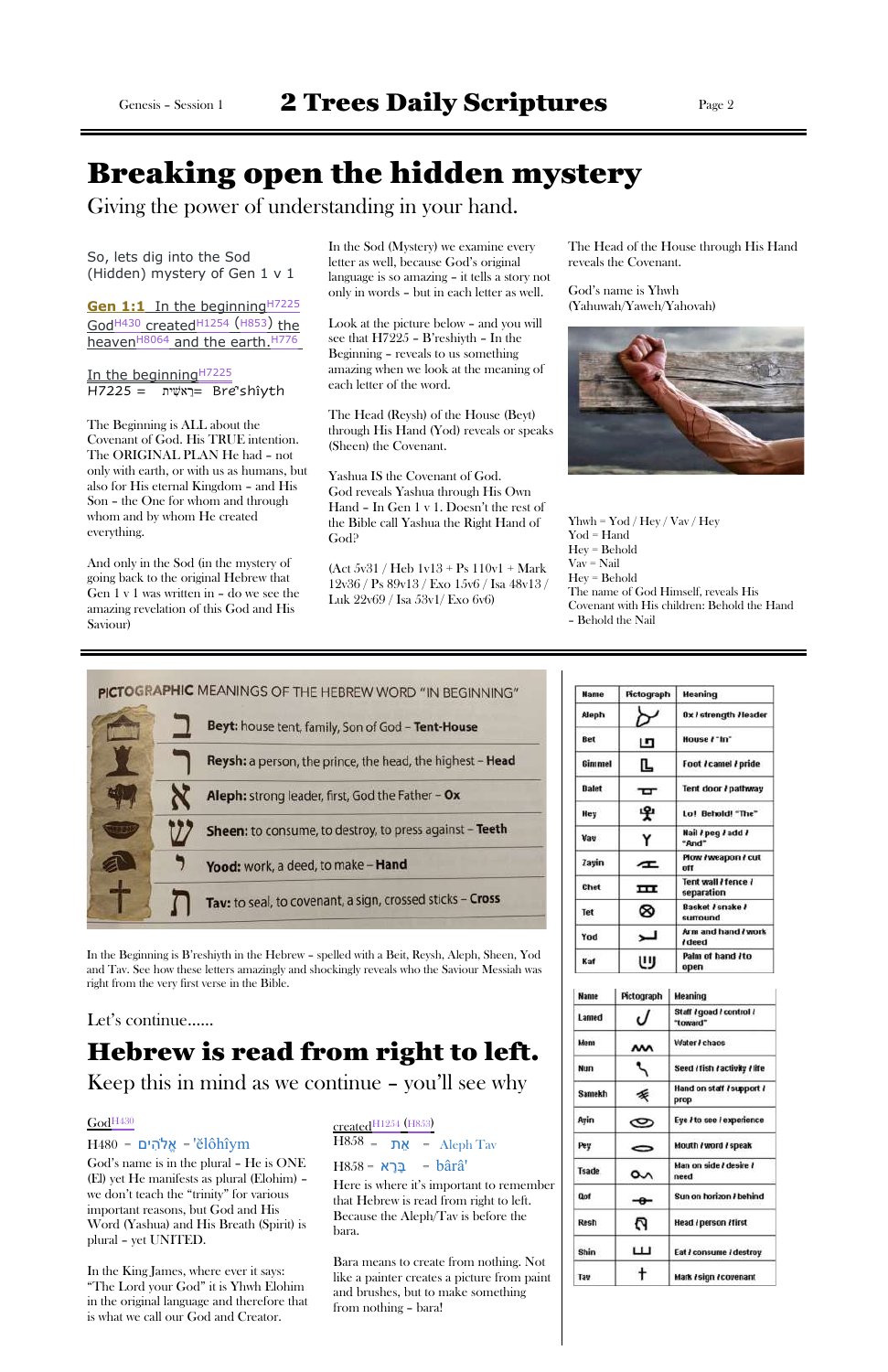So – what do we have this far???? Because NOTHING is Scripture means "nothing"

> The fact that the ancient Scribes could not figure out what this Aleph/Tav means is amazing. Remember how Paul said "blindness" is on the House of Judah (the Jews) (Rom 11)

The fact that Christians today has absolutely no idea that this Aleph/Tav is even IN the Bible, is also just amazing, because this is part of the serpent's great deception and lies to believers, trying to hide away the True Messiah from us!!

We know the meaning of B'reshiyt and Elohim and Bara now… but what about that  $\mathbf{N}$  - Aleph / Tav?

That is why it's so important to study each verse in the PaRDes – so we can get all the JOTS AND TITTLES that Yashua said will never fall away (Matt 5v18) and that's why it's so important to NEVER add or remove even a small Yod or a little Tittle from the original Word of God (Deut 4v2) – because if you do – you will change something so amazing that God Himself has written there. One day when God Himself reveals His entire Word to us and we meet the Word that became flesh face to face, we are going to be astonished at just how much we have missed!!!!!

So, hidden to the Jews, meaningless to the Christians – this Aleph Tav mystery….

### Aleph Tav

## Strong Covenant

Let's go to Revelation 22v13

Only problem we have…. Yashua did not speak Greek. Alpha and Omega is Greek



## Genesis - Session 1 2 Trees Daily Scriptures Page 3



In the Hebrew we have so far: B'reshiyt Elohim Aleph Tav Bara.

Isa 44:6 - Thus saith the LORD the King of Israel, and His redeemer: the LORD of hosts; I *am* the first, and I *am* the last; and beside me *there is* no God.

When Aleph and Tav (at or et) is used in the Hebrew, TOGETHER with a preposition – it points to an object or something. …. But….. if Aleph Tav stands on it's own – not together with a preposition – it has "no meaning"….

and here guys – HERE is one of the most important SOD Mysteries about the Messiah Yashua – hidden in the unseen Hebrew text – hidden to both Jew and Gentile… but revealed in the last days!!!

Alpha is the FIRST letter of the Greek Alphabet Omega is the LAST letter of the Greek Alphabet. But Yashua spoke Hebrew. Guess what the first letter of the Hebrew Alphabet is? - Aleph Guess what the last letter of the Hebrew Alphabet is? - Tav



Can you see that when Yashua revealed Himself to John in the Book of Revelation – and we KNOW He spoke in Hebrew – John learned for the first time in his whole life what this mysterious, hidden Aleph Tav in Genesis 1 v 1 meant – something no other Jew ever understood or could

figure out. And Revelation written to the Christian world reveals this Son of God – who is the Word of God from the Beginning (Genesis/B'reshiyt) IS INDEED the Beginning and the End – the Genesis and the Revelation – the first letter and the last letter of the Hebrew language God spoke – the first and the last letter of the WHOLE WORD OF GOD – and being the first and the last – that includes EVERYTHING inbetween.

Now we understand how The Word (Aleph Tav) was in the Beginning, with God in the Beginning, it was God in the Beginning – and everything was created BY this Word (Aleph Tav) in the Beginning. And Aleph Tav IS God – the Word of God is God – His Word is His authority – His Right Hand – His Strong Ruler of His house – Elohim Aleph Tav!!!!

God does not change (you have to find and read these verses and cross reference them to Gen 1v1: / Malachi 3v6 / Rev 1v8 / James 1v17 / Ps 90v2 / Ps 102v24-27 / Ps 89v34 / Numbers 23v19 / 2 Tim 2v13 / Isa 40v28 / 1 Tim 1v17 )

Yashua does not change (Heb 13v8 / Rev 1v8 / John 8v56-58)

The Word of God does not change (Isa 40v8 / Ps 119v89 / Ps 33v1 /

Page 3